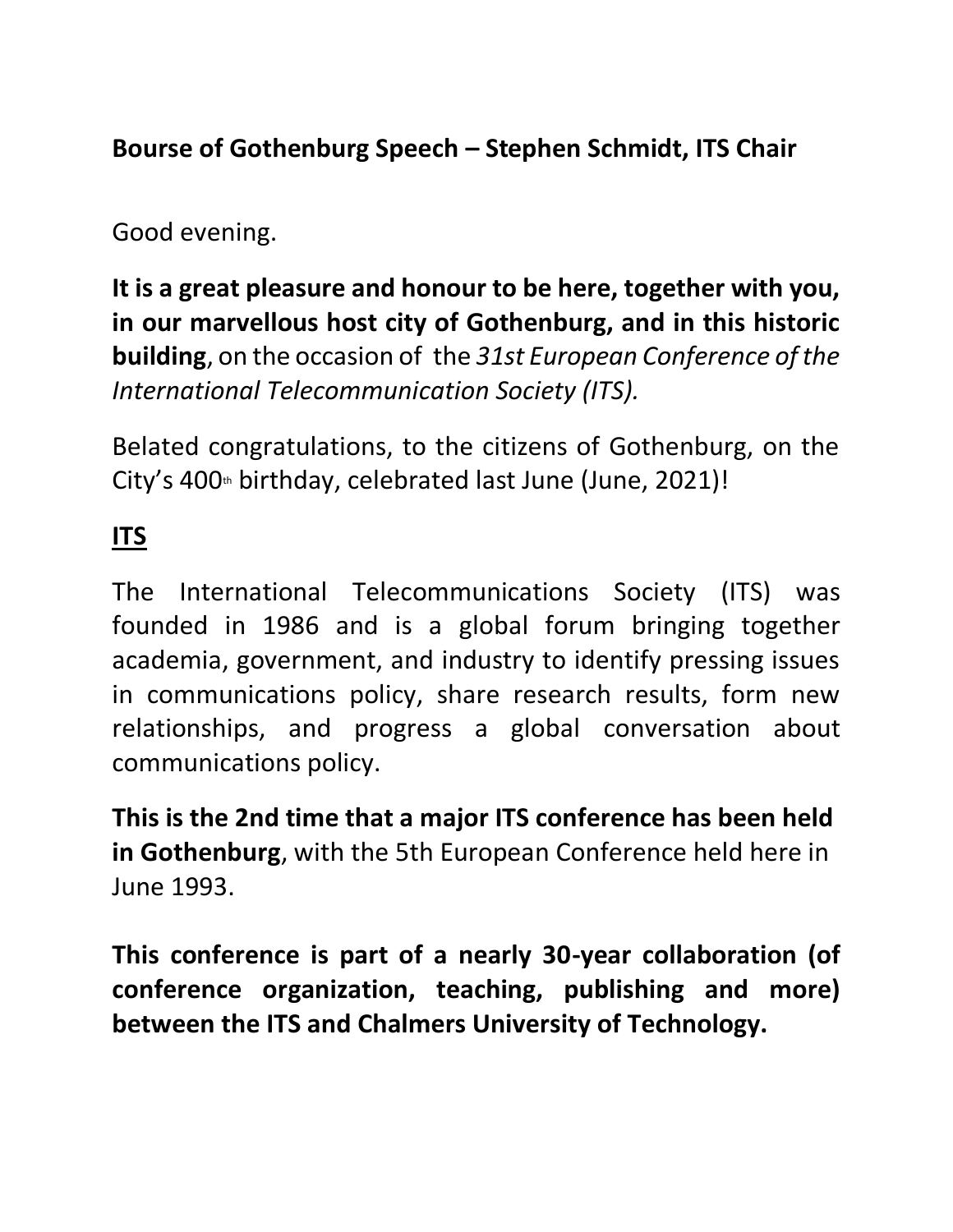Although the ITS is a global organization, *if it had a home*, it would very genuinely be here, at Chalmers, and in Gothenburg – the heart of ITS.

# **Gothenburg is a global city**

**Founded in 1621, Gothenburg has played a key role in early globalization, with its port serving as Sweden's primary trading gateway to the world** – exporting Swedish commodities and goods, but also knowledge and culture.

**In the 1700s, trade through the port increased sharply because of the success of the Swedish East India Company**, which opened trade with China, India and the Far East.

**The birth of Chalmers University is, in fact, intimately tied with the trade with China**. William Chalmers was a director of the Swedish East India Company and was, for many years, stationed at Guangzhou and in Macau. The wealth he left, by will, would lead to the founding of Chalmers University.

**Today, 400 years later, Gothenburg remains central to Sweden's global influence**, exporting electric vehicles, intelligent transport systems, 5G network equipment, as well as a *vision of a better future* shared through Swedish ideas about public education, gender equality, and environmental stewardship.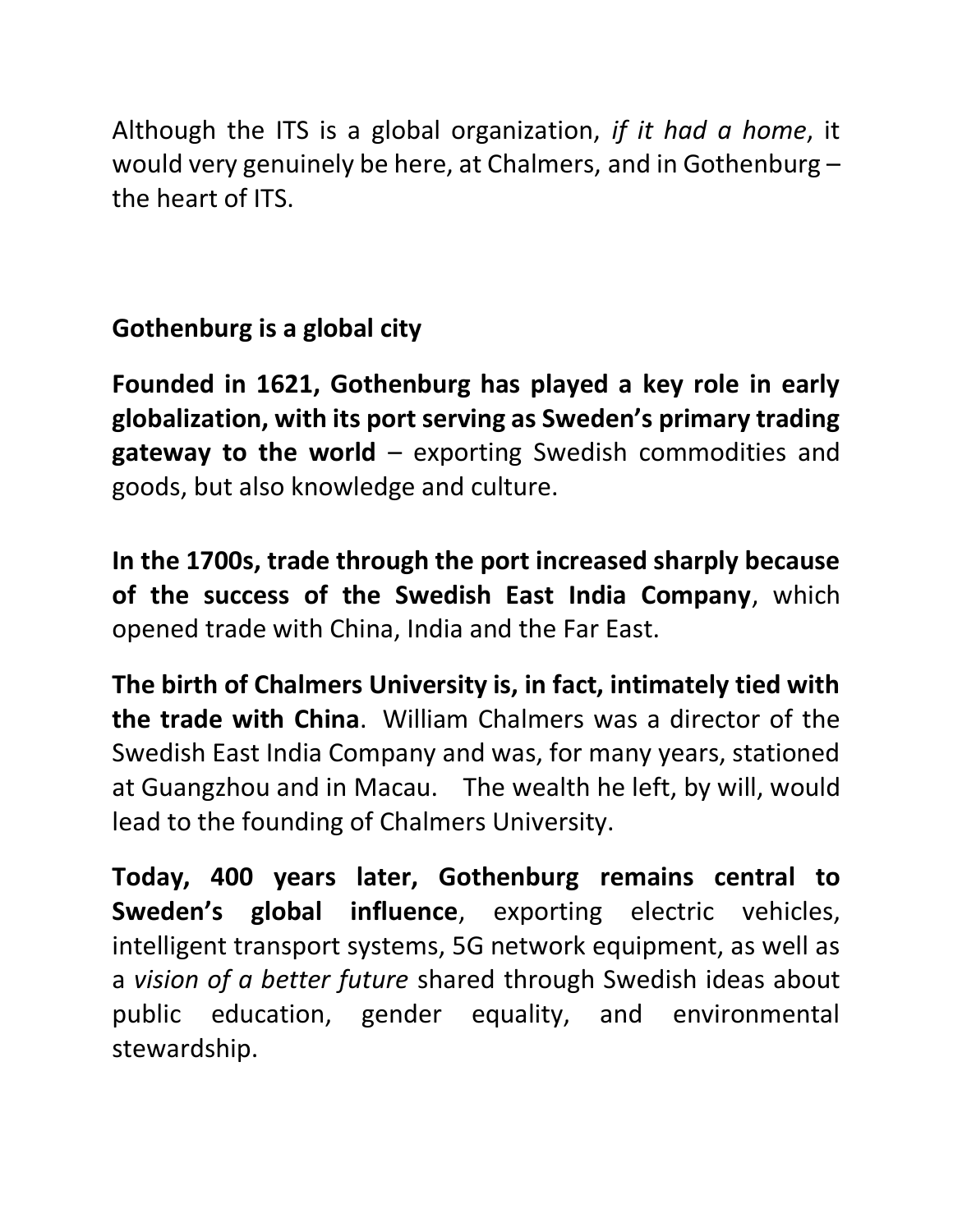Gothenburg is a global city and right home for this event and our guests from 25+ countries around the world.

## **Gothenburg is a technology city**

Gothenburg has long been a global technology leader:

- **For example, in 1902, Gothenburg was one of the pioneers in the adoption of electrified mass transit systems**, in the form of electric trams. This flowed from the work of Sigfrid Edström, a graduate of Chalmers University (Chalmers Class of 1891).
- **And, as we heard this morning, Gothenburg is still home to world-leading transportation technology initiatives**, including the car manufacturer Volvo, as well as the bold, ambitious Västlänken railway project – which aims to profoundly transform public transportation, in Gothenburg, and radically reduce dependence on private vehicles.
- Once again Gothenburg is on the leading edge of transportation innovation and electrification.

Just as Chalmers University strives to translate scientific and engineering research into applied technology and industrial innovation: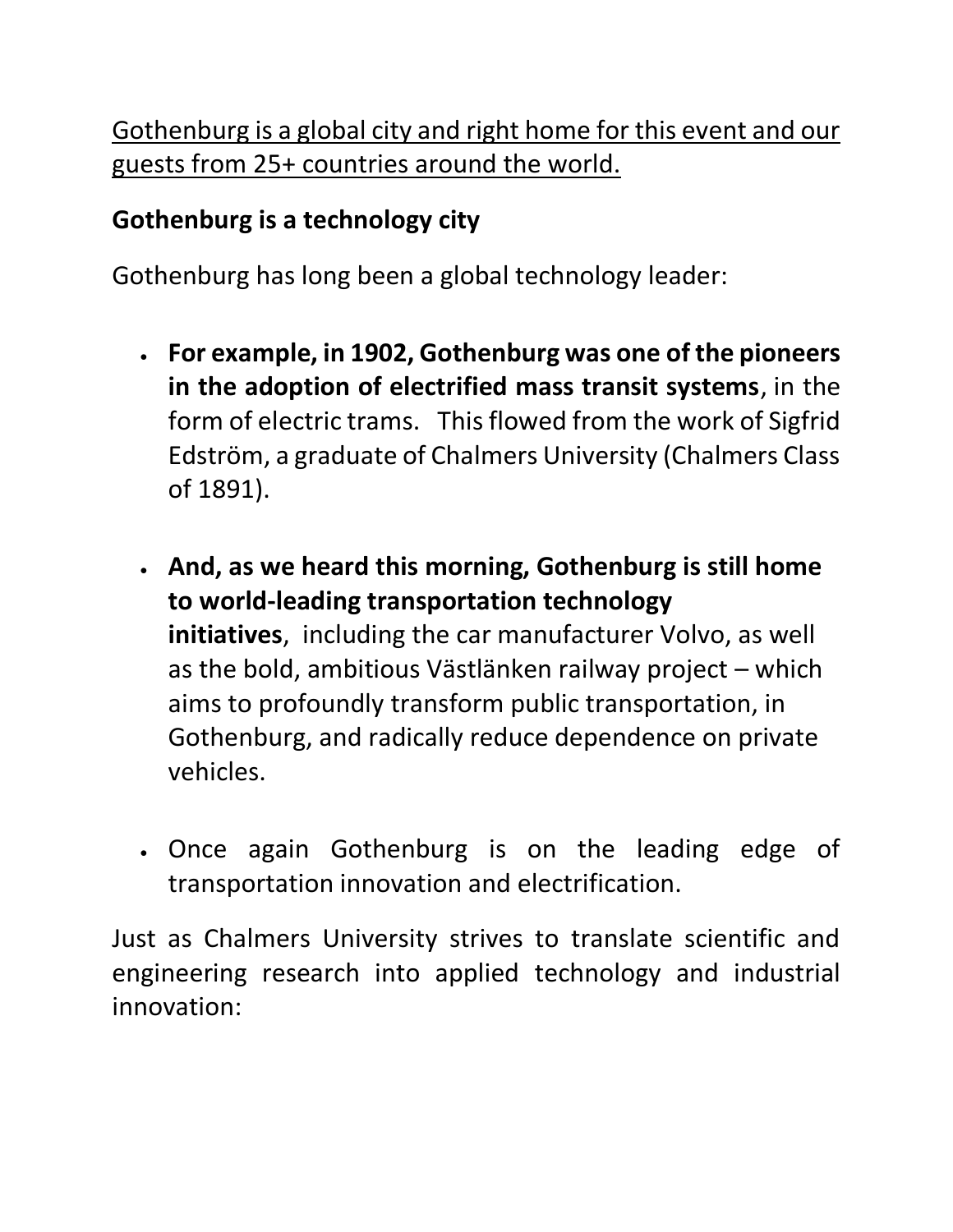Gothenburg is a place where technologies are developed and deployed to improve well-being and address global problems such as climate change.

That Gothenburg supports global technology leadership makes it the right place for an ITS conference.

## **Thank you**

I want to offer my deep and most sincere gratitude to the City of Gothenburg, the citizens of Gothenburg, and to **Lord Mayor Anneli Rhedin**, for being our hosts both this evening and throughout our time in the city.

I also extend my sincere thanks to:

- The conference academic host, Chalmers University,
- Professor Mats Lundqvist, of Chalmers, for his vision and support for the conference;
- The local conference organizer, Professor Erik Bohlin of Chalmers University; and
- My ITS Europe colleagues, Dr. Jason Whalley and Dr. Volcker Stocker, as co-organizers of the conference.

# **Hockey**